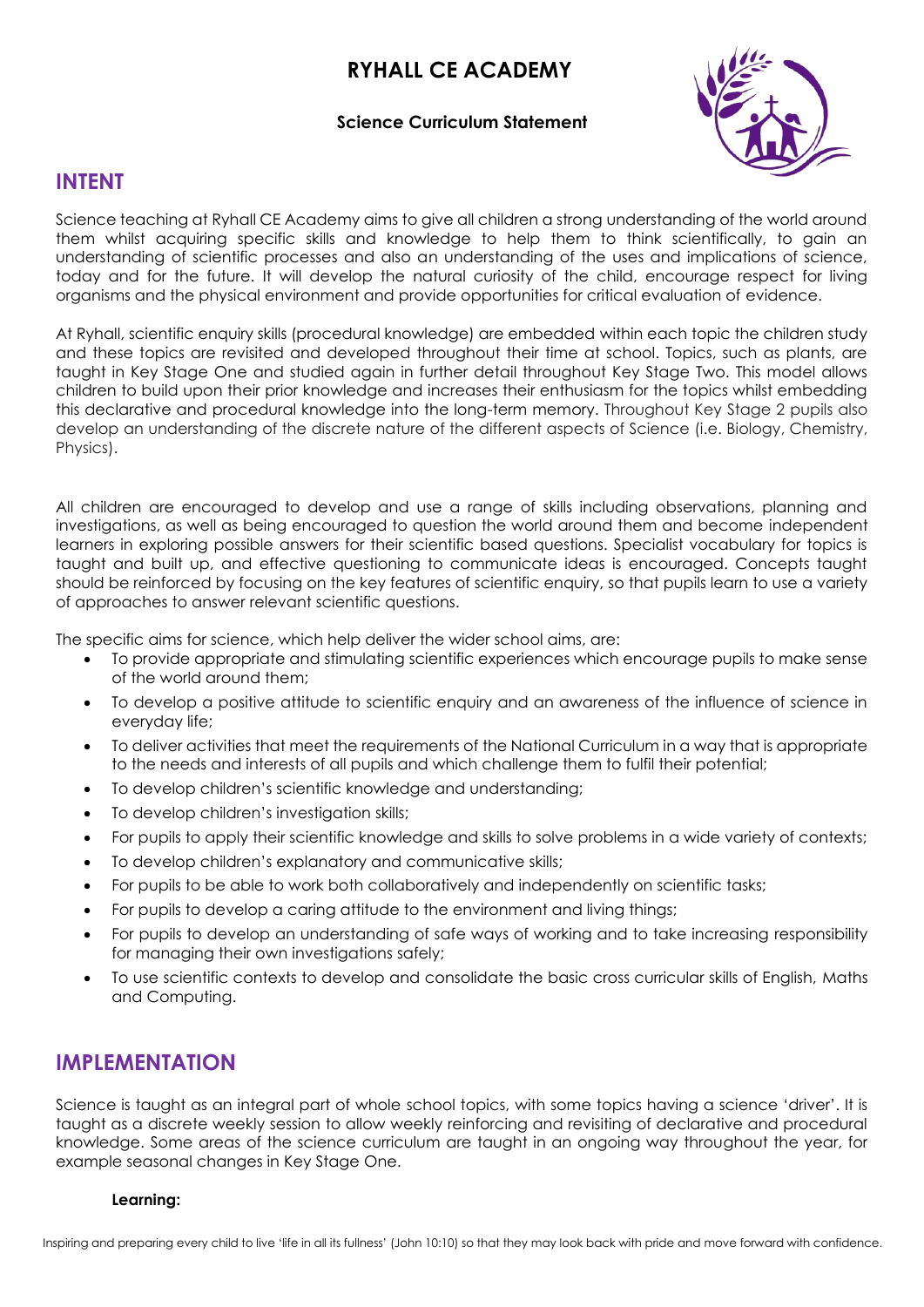Pupils will be provided with a range of learning experiences. These will include first-hand experience of:

- exploratory play to gain experience of a topic and to develop their own ideas;
- experimentation to try out ideas and find out what happens;
- investigation to test ideas or hypotheses in an increasingly systematic way;
- focused observation to develop the ability to notice detail and changes that take place over time;
- focused practical tasks to promote understanding of a concept or skill;
- sorting and classifying to group things by observable characteristics;
- discussion and debate of ideas and conclusions to consolidate understanding and develop the ability to explain clearly;
- gaining respect for evidence and appreciating the views of others;
- working collaboratively and independently;
- using secondary sources to widen experiences, enhance understanding beyond the classroom environment and provide evidence;
- presenting the results of their work in appropriate and varied ways, including verbal reports and discussions; drawings, diagrams, charts and graphs; written work in a variety of styles and for different audiences; artistic and dramatic presentations; using IT.
- gain an awareness and understanding of the work of Scientists linked to each topic covered.

#### **Teaching:**

- Foundation stage 'Science' learning will have a strong emphasis on developing basic enquiry skills and high quality observations as set out in the early learning goals, developing knowledge and their understanding of the world around them.
- The working scientifically strand of the National Curriculum is embedded in all teaching knowledge of a topic is acquired through applying scientific enquiry skills (procedural knowledge).
- Key vocabulary will be displayed pertinent to each topic and pupils will be encouraged to use the technical vocabulary in all levels of communication.
- There will be frequent opportunities for pupils to make choices and take decisions both collaboratively and independently.
- Enrichment opportunities are planned for both within the school day and in after school activities.
- Teachers plan their science using the National Curriculum programmes of study and the EYFS Curriculum Framework using a wide range of resources to support their planning, and wherever possible links are made to the whole school curriculum theme being covered.
- Teachers in Key Stages One and Two track the coverage of National Curriculum objectives so that all objectives are covered within a key stage, and progression is ensured by referring to the declarative knowledge statements for each topic. In addition, teachers complete a tracking document for procedural knowledge strands to ensure balanced coverage across topics.
- Medium term planning highlights the NC objectives to be covered in a topic, broken into procedural and declarative knowledge strands, and weekly planning includes the specific learning intentions and activities for that lesson.
- Through enrichment children are Secondary Science prepared (i.e. Key Stage Three). There are opportunities for children to be taught by secondary staff. There are links with the local secondary school (Casterton College Rutland) where Year 5 attend an Inspiring Science Day and experience the Science laboratory in the secondary setting – having early exposure to using equipment such as Bunsen burners, etc. A secondary colleague also attends and delivers Science session in house such as heart dissection.
- Teachers also have access to the experts and science equipment from the STEM Ambassador Hub. This can enhance school-based equipment and inviting ambassadors into school to share their expertise and work enhances Science learning.

#### **Inclusion:**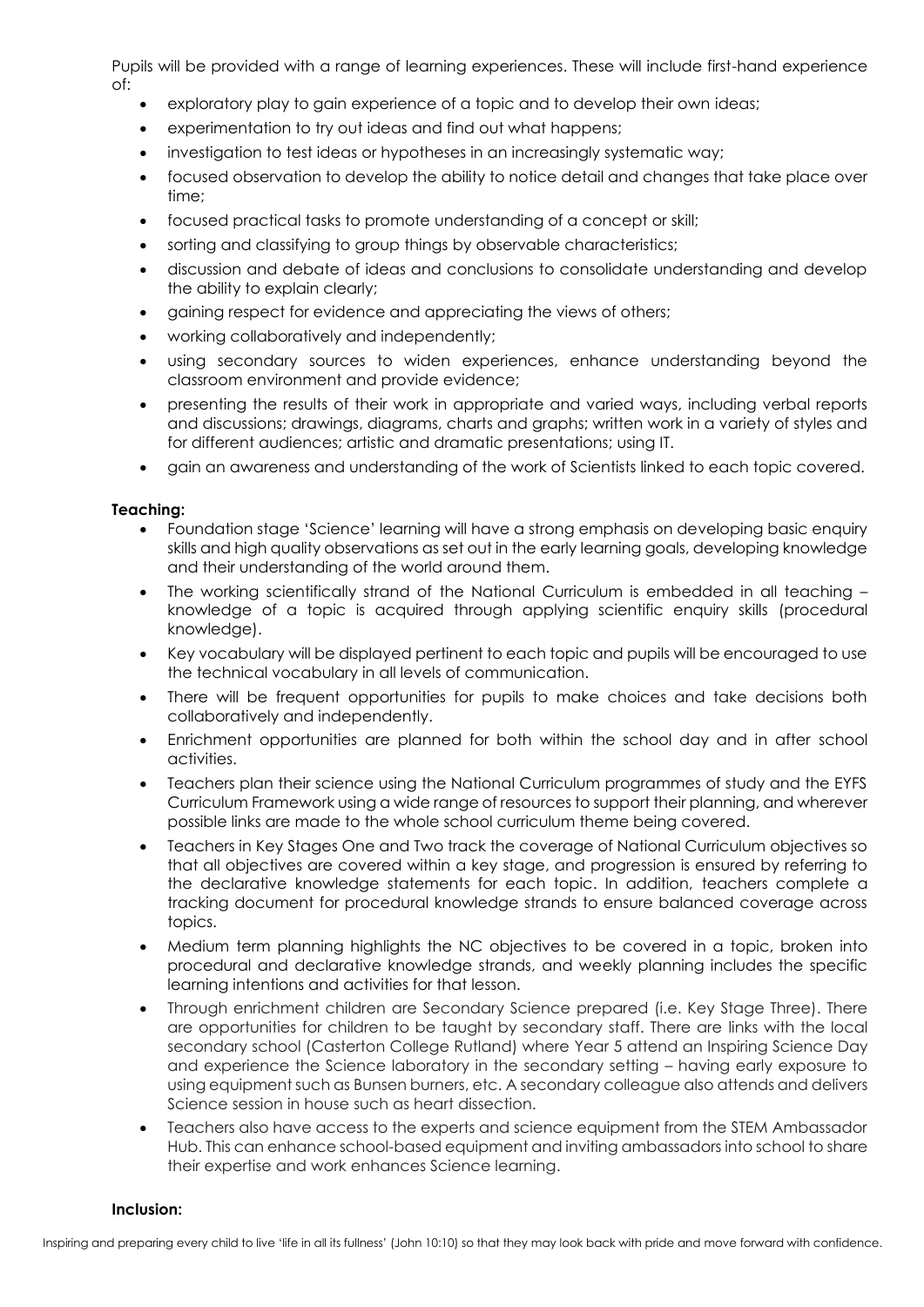We teach science to all pupils, whatever their ability. Science forms part of the school's aim to provide a broad and balanced curriculum for all, and activities are planned to provide learning opportunities for the range of scientific abilities within a class. We achieve this in a variety of ways by:

- Planning open-ended tasks which can have a variety of responses;
- Planning tasks of increasing difficulty;
- Taking into account the targets set for children with SEND and providing the necessary support for those children to access the activities;
- Having special awareness of those identified as highly able and planning opportunities for them to extend their thinking and experiences to deepen their understanding.

## **IMPACT**

Our science curriculum is high-quality, well thought out and is planned to demonstrate progression. If children are keeping up with the curriculum, they are deemed to be making good or better progress. In addition, we measure the impact of our curriculum through the following methods:

- Informal assessments are made through observation and discussion in lessons.
- Work will be marked regularly against lesson objectives shared with pupils and in accordance with the school's marking policy.
- Children will be encouraged to review their own progress and knowledge is tracked using low stakes pre and post-learning quizzes and assessments.
- Progress against end of year expectations is recorded using O'Track formative assessments as a result of teacher assessment, at the end of each unit and collated at the end of the school year.
- Assessment in EYFS informs everyday Understanding the World planning and is based on on-going observational assessment of each child's achievements, interests and learning styles. Formative assessment may take the form of anecdotal observations, focused observations, baseline assessment, other focused assessments, annotated examples of work, photographs, video footage and information from parents. The EYFS Profile summarises all of the formative assessment undertaken and makes statements about the child's achievements against the 'World' aspect of 'Understanding the World<sup>'</sup>

### **Our Golden Threads**

| <b>Subject Name: SCIENCE</b>                                                                                        |                                                                                                                                                  | Date 2021-2022<br>Subject lead: Mrs Dawn Jesson                                                                           |                                                                                                                                          |  |  |
|---------------------------------------------------------------------------------------------------------------------|--------------------------------------------------------------------------------------------------------------------------------------------------|---------------------------------------------------------------------------------------------------------------------------|------------------------------------------------------------------------------------------------------------------------------------------|--|--|
| How do the following 'Golden Threads' work within this subject?                                                     |                                                                                                                                                  |                                                                                                                           |                                                                                                                                          |  |  |
| <b>CHRISTIAN VALUES</b>                                                                                             | <b>LANGUAGE RICH</b>                                                                                                                             | <b>KNOWLEDGE RICH</b>                                                                                                     | <b>ACTIVE AND ENRICHED</b>                                                                                                               |  |  |
|                                                                                                                     |                                                                                                                                                  |                                                                                                                           |                                                                                                                                          |  |  |
| This subject supports our<br>Christian<br>Values by                                                                 | This subject supports<br>children's language use<br>and acquisition by                                                                           | This subject provides<br>children with rich<br>knowledge by                                                               | This subject allows for<br>active and engaged<br>learners by                                                                             |  |  |
| Developing <b>Resilience</b> , by<br>allowing pupils to step out<br>of their comfort zone when<br>learning Science. | Teaching and exploring key<br>scientific language<br>connected to each key<br>learning point and<br>embedding this within and<br>across lessons. | Making links between<br>science and everyday<br>living, how has this<br>invention/creation/finding<br>impacted our lives? | Providing pupils with the<br>opportunity to be set up<br>their own investigations,<br>allowing for an increase in<br>child led learning. |  |  |